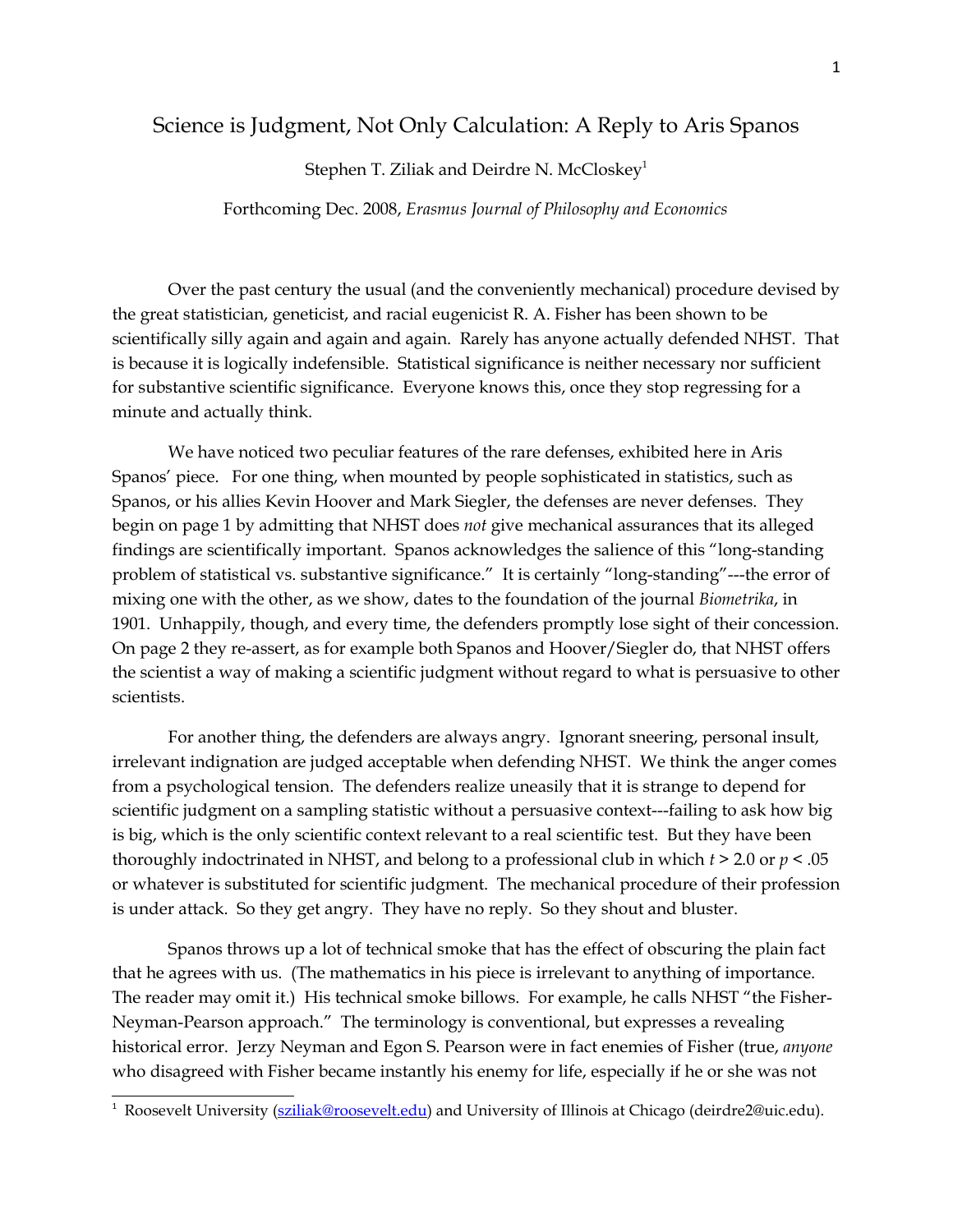academically powerful). The young men, Neyman and Pearson, with the encouragement of William Gosset (aka "Student"), were to be precise *criticizing* Fisher's one-criterion test of significance, from 1928 on. Although they did not then introduce the loss functions that later became routine in statistical and econometric theorizing (despite Fisher's fierce and irrational opposition), they did for example in 1933 emphasize that "how the balance should be struck" between Type I and Type II errors "must be left to the investigator."[2](#page-1-0)

That is a big improvement over elevating Type I error to the only criterion, *t* > 2.0, and pretending that judgment and persuasion therefore do not need to be the crucial last step in any scientific test.Statistical significance according-to-Fisher translated every quantitative question into a probability about the data assuming the truth of the singular hypothesis. It collapsed the scientific world into a Borel space,  $p(0, 1.0)$  – a procedure, by the way, that the mathematical statistician Émile Borel himself emphatically rejected. Borel (1871-1956), though a master of abstract imagination, was deeply interested in the substantive side of testing, and in Paris in the 1920s helped convert a young Jerzy Neyman to a life of substantive significance.<sup>[3](#page-1-1)</sup>

But of course that is the *sole* problem we are concerned with in *The Cult*, the Fisherian mistake of supposing that *statistical* significance is just the same thing as *substantive, scientific, economic* significance. Spanos ends by claiming that we have ignored specification errors (which is false: we speak of them, and of twenty-something other errors of statistical and scientific experiments. But in the book we did not want to be distracted from observing the main and elementary problem of lack of scientific substance). That specification errors, and sampleselection bias, and biases of the auspices, and the rest, are *also* problems with the usual mechanism of NHST does not (of course) somehow repair the simpler problem that we and hundreds of other critics since the 1920s have drawn attention to.

The problem is always ignored in econometrics. Arthur Goldberger gives the topic of "Statistical vs. Economic Significance" one page of his *A Course in Econometrics* (1991), quoting a little article by McCloskey in 1985. Goldberger's lone page was flagged as unusual by someone in a position to know. Clive Granger reviewed four econometrics books in the March 1994 issue of the *Journal of Economic Literature* and wrote: "when the link is made [in Goldberger between economic science and the technical statistics] some important insights arise, as for example the section [well . . . the page] discussing 'statistical and economic significance,' *a topic not mentioned in the other books*" [by R. Davidson and J. G. MacKinnon, W. H. Greene, and W. E. Griffiths, R. C. Hill, and G. G. Judge] (Granger 1994, p. 118, italics supplied).

Not mentioned in the other books. *That* is the standard for educating young people on the statistical/substantive distinction in econometrics and statistics at the advanced level. We wonder if Professor Spanos does better for his own students. The three stout volumes of the *Handbook of Econometrics* contain a lone mention of the point, unsurprisingly by Edward

<span id="page-1-0"></span><sup>2</sup> Neyman and Pearson 1933, p. 296.

<span id="page-1-1"></span><sup>3</sup> Reid 1982, pp. 68-70.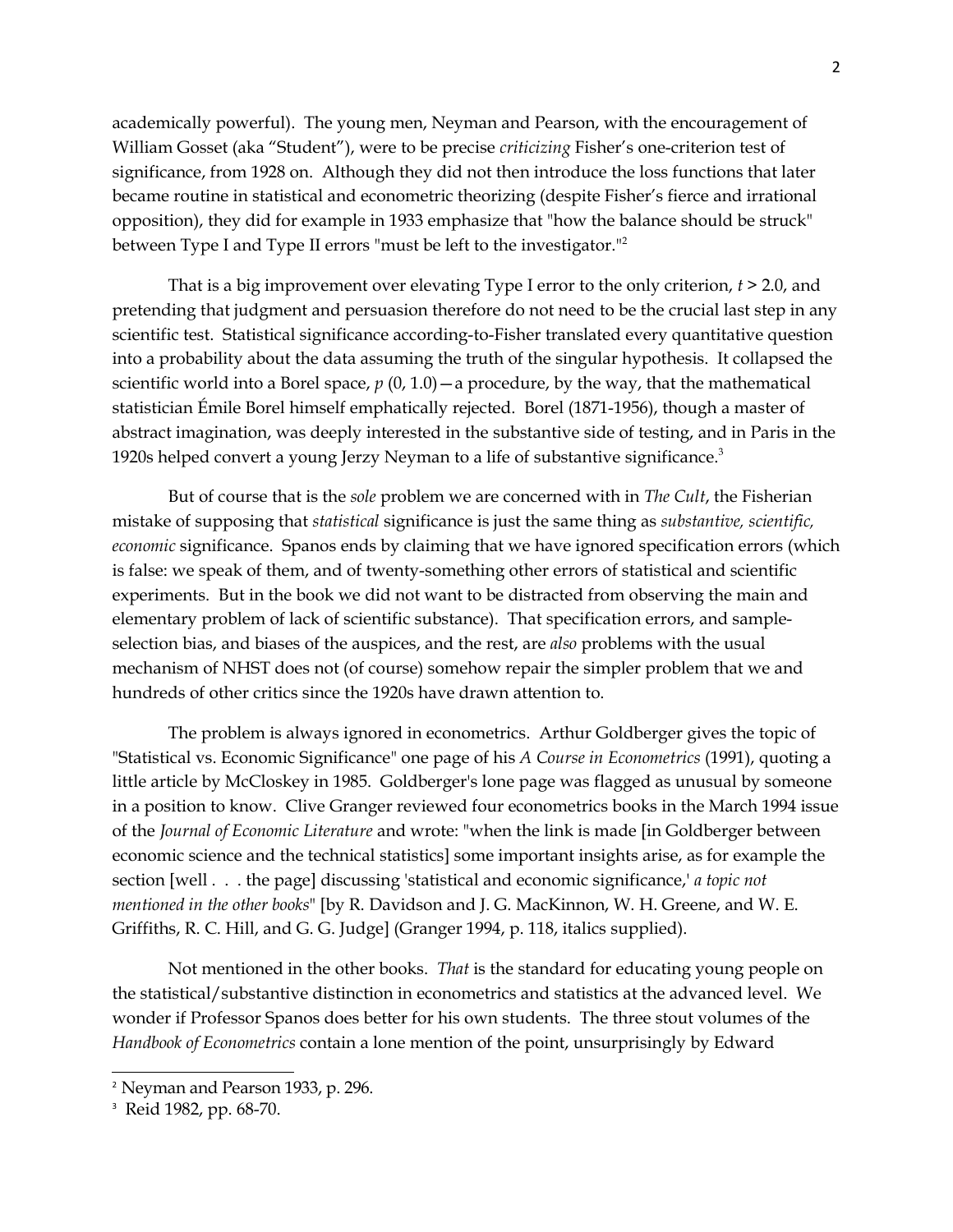Leamer.[4](#page-2-0) In the 732 pages of the *Handbook of Statistics* there is one sentence (p. 321, Florens and Mouchart, in Maddala, Rao, and Vinod, eds., 1993). In his own impressive *Probability Theory and Statistical Inference* (1999) Spanos himself tried to crack the Fisherian monopoly on advanced econometrics. But even Spanos looks at the world with a sizeless stare (pp. 681-728).

The main point of Spanos' piece is that Ziliak and McCloskey do not offer guidance on how to address substantive, scientific significance. Yet even if we had not, it would not be a fault. NHST is intellectually bankrupt, as Spanos agrees it is, and it should be abandoned. If you earn your living robbing banks, you should stop, right now, at once. You should not complain, "But how am I now to earn my living?" Go get honest work. And the honest work in the present case is the exercise of scientific judgment, quantified by relevant magnitudes that the best scientists find persuasive. It is quite false that Ziliak and McCloskey offer no such guidance. On the contrary, in scores of places in the book, especially on the economic matters, we offer ideas about what constitutes an oomph-ful, scientifically relevant judgment, on, say, an experiment in paying companies to hire the unemployed. Of course, we have more intelligent suggestions about economics than about psychology or medicine. We are economists, after all. But that is the main point. *There is no discipline-independent criterion for importance, calculable from the numbers alone*. Read that again. *There is no discipline-independent criterion for importance, calculable from the numbers alone*. Scientific judgment is scientific judgment, a human matter of the community of scientists. As vital as the statistical calculations are as an input into the judgment, the judgment cannot be made entirely by the statistical machinery.

That is really what Spanos craves: a machine for making scientific judgments. He is scornful of Bayesians (on the usual illogical and Fisherian grounds that judgment cannot be exercised in scientific decisions, or on the anti-economic and Fisherian grounds that cost and benefit in persuasion are irrelevant). We are rather fond of Bayesians. If Thomas Kuhn and his numerous children and grandchildren in the history, sociology, and philosophy of science have taught us anything it is that science is a community of mutual---preferably honest and logical-- persuasion. That is what Bayesians say, and it seems a sensible reminder that science must always entail judgment, not merely calculation.

In the end we are reminded of what the American philosopher William James said about the three stages of a theory's reception: "First, you know, a new theory is attacked as absurd; then it is admitted as true, but obvious and insignificant; finally it is seen to be so important that its adversaries claim that they themselves discovered it" (James 1907, p. 198). Spanos has examined no archives on the history of statistics, but claims (stage 1) that our theory of how NHST arose from Fisher's disputes is absurd, and that we are silly to reject NHST for model validation in econometrics. Anyway (stage 2), everyone knows that "significance" is not the same thing as scientific importance. The point, he says, is obvious and insignificant: misspecification is what matters. Yet, by-passing our large-scale empirical work on the *American Economic Review*, Spanos offers his own claim to have discovered what we discovered

<span id="page-2-0"></span><sup>4</sup> Leamer 1983, p. 325, in Griliches and Intriligator, eds., 1983, Vol. I.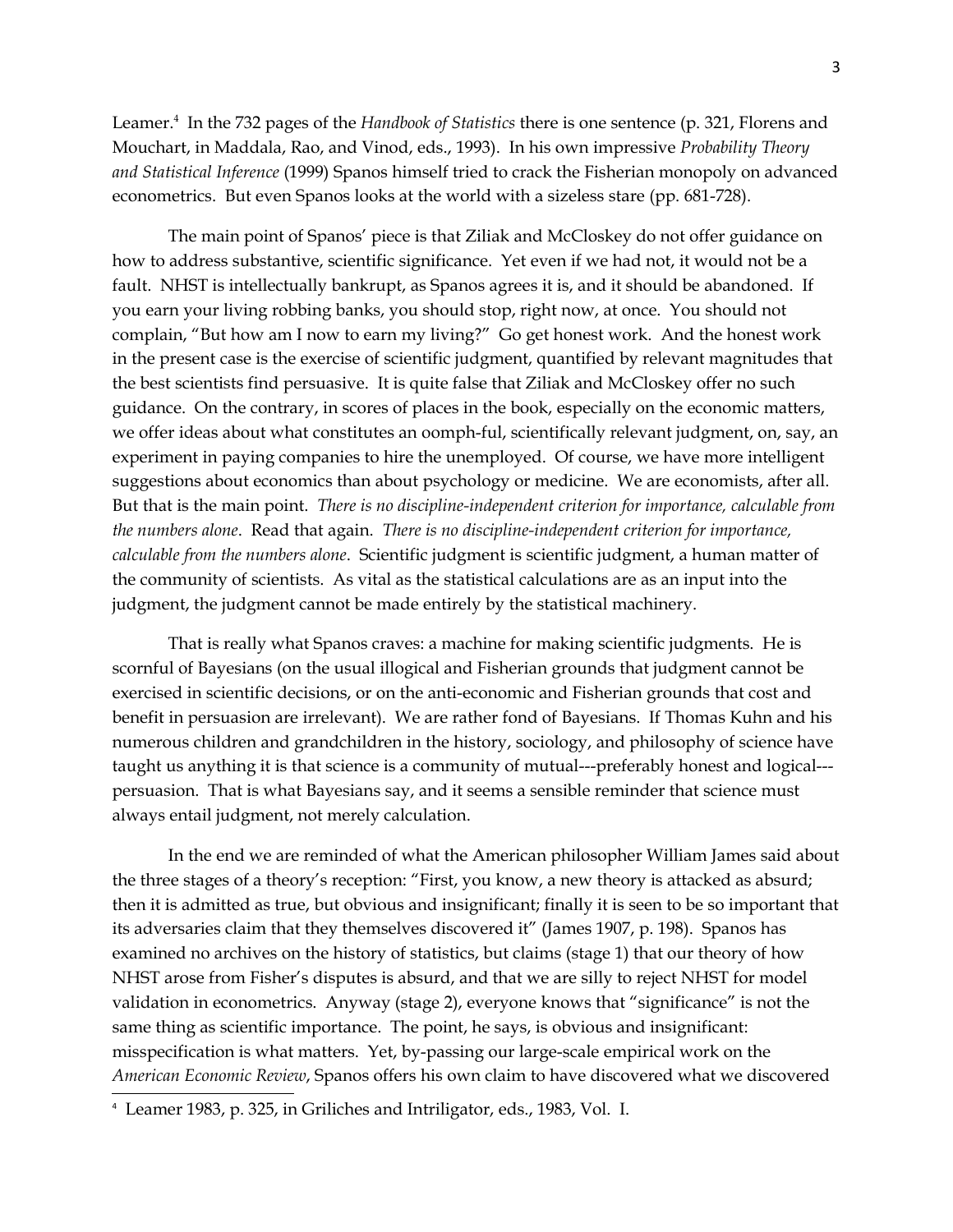(stage 3): "One wonders how many applied papers published in the *American Economic Review* over the pas thirty years are likely to pass the statistical adequacy test; I hazard a guess of less than 1%."

Here's our challenge. If you think, like Spanos, that you have a valid defense of NHST, offer it. Spanos, like Hoover/Siegler, and Anthony O'Brien (2004), have tried. They have failed. But at least they are serious about their intellectual commitments, and *believe* (given their Bayesian priors) that NHST is defensible. It is not.

## Works Cited

- Florens, Jean-Pierre, and Michel Mouchart. 1993. "Bayesian Testing and Testing Bayesians." Pp. 303-91, in G. S. Maddala, et al.*,* eds., *Handbook of Statistics.*
- Goldberger, Arthur. 1991. *A Course in Econometrics*. Cambridge: Harvard University Press.
- Granger, Clive W. J. 1994. "A Review of Some Recent Textbooks of Econometrics." *Journal of Economic Literature* 32: 115-122.
- Griliches, Zvi, and Michael D. Intriligator, eds. 1983, 1984, 1986. *Handbook of Econometrics.* Vols. I, II, and III. Amsterdam: North-Holland.
- Hoover, Kevin D. and Mark Siegler. 2008. "Sound and Fury." *Journal of Economic Methodology* 15(1), March: 1-37.
- James, William. 1907. *Pragmatism: A New Name for Some Old Ways of Thinking.* New York: Longmans, Green.
- McCloskey, Deirdre N., and Stephen T. Ziliak. 1996. "The Standard Error of Regressions." *Journal of Economic Literature* 34 (March 1996): pp. 97-114.
- McCloskey, Deirdre N., and Stephen T. Ziliak. 2008. "Signifying Northing: A Reply to Hoover and Siegler." *Journal of Economic Methodology* (March).
- McCloskey, Deirdre N. 1985. "The Loss Function Has Been Mislaid: The Rhetoric of Significance Tests." *American Economic Review*, Supplement 75 (2, May): 201-205.
- Neyman, Jerzy, and E. S. Pearson. 1928. "On the Use and Interpretation of Certain Test Criteria for Purposes of Statistical Inference, Part I and Part II." *Biometrika 20:* 175-294.
- Neyman, Jerzy, and E. S. Pearson. 1933. "On the Problem of the Most Efficient Tests of Statistical Hypotheses." *Phil. Trans. Roy. Soc., A,* 231: 289-337.